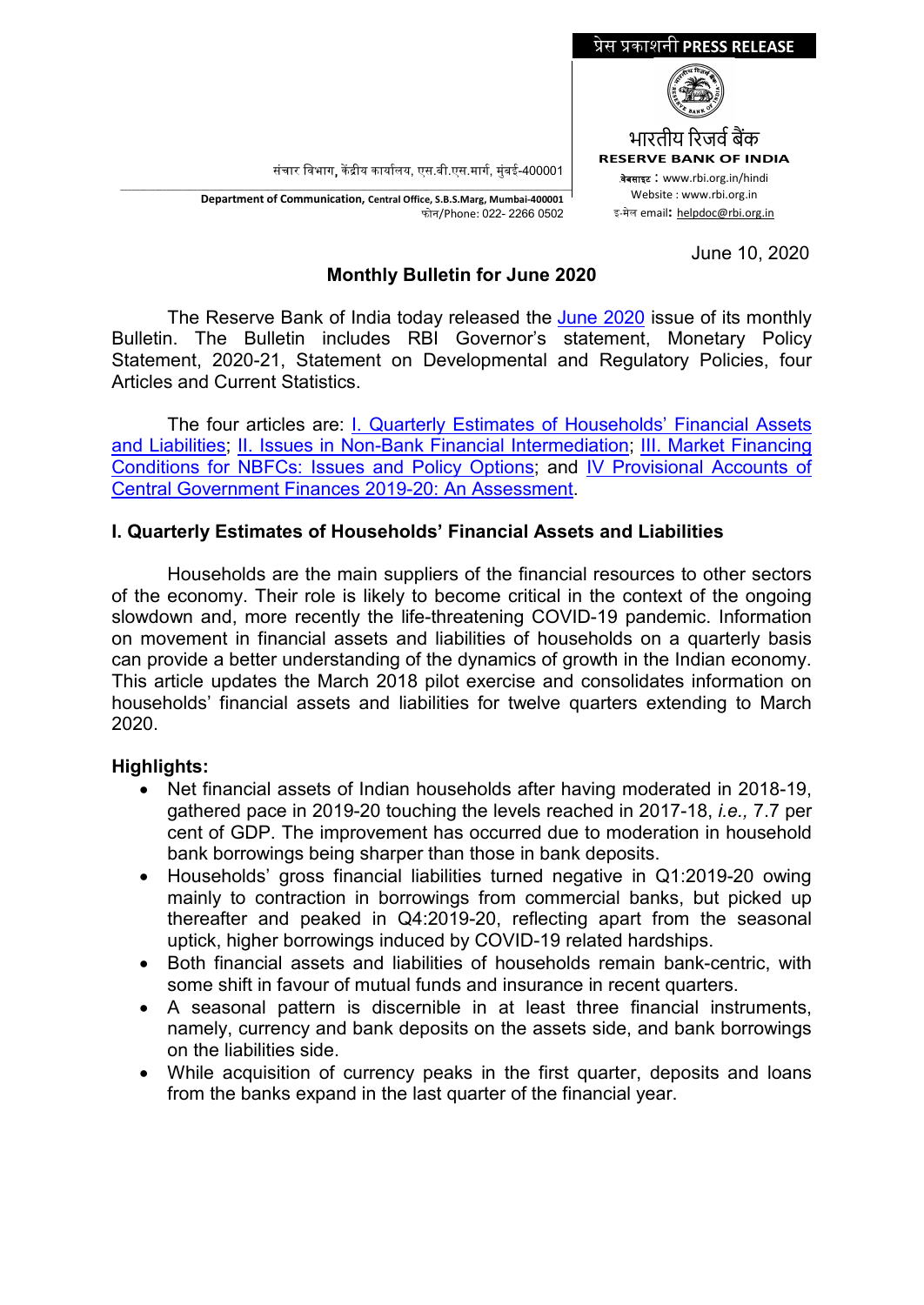#### **II. Issues in Non-Bank Financial Intermediation**

The economic disruption due to the COVID-19 pandemic has led to a widespread and synchronised retreat from credit risk exposures in both advanced and emerging market economies, leading to large asset price corrections in debt markets amidst amplified volatility. This article highlights some structural risks inherent in openended debt mutual funds in India and subsequently outlines some modifications in the extant policy framework to help mitigate the spillover risks from the debt mutual fund sector, thereby strengthening the resilience of the mutual fund industry and in turn that of the financial system.

#### **Highlights:**

- Institutions and high net-worth individuals dominate the investor profile of open-ended debt mutual funds. Such investor profile makes these funds more susceptible to correlated withdrawals. Such withdrawals during stressed times lead to lack of tradeable counterparties due to risk aversion, which may result in large swings in prices further accentuating the trend. This can have further implications given the increasing interconnectivity between Non-Banking Financial Companies (NBFCs)/Housing Finance Companies (HFCs) and mutual funds.
- Offering Mutual Fund units repayable on demand where the net asset value (NAV) impact is passed through to the investor is akin to offering deposits repayable on demand as in banks but without the cushion of high-quality liquid assets (HQLAs)/ reserve requirements / lender of last resort and hence amounts to significant regulatory advantage. The issue is particularly relevant for jurisdictions where the investor base is narrow/concentrated and secondary debt markets are illiquid.
- Given the dichotomy between economies of scale of a fund with large assets under management (AUM) and its adverse spillovers leading to macroprudential concerns during stressed times, there's need for a holistic approach, balancing the size and vulnerability, specifically with regard to open-ended debt funds. One particular way to address the same may be through stipulating that the ratio of government securities in incremental holding should increase as the size of a debt scheme increases.

#### **III. Market Financing Conditions for NBFCs: Issues and Policy Options**

NBFCs play an important role in promoting inclusive growth and their significance in the Indian financial landscape has increased during the past years. The IL&FS related developments in 2018 brought the sector under greater market discipline and the market borrowing costs increased for entities, especially those with perceived asset-liability mismatch (ALM) issues and/or asset quality concerns. The recent COVID-19 related disruptions and the developments in the mutual fund sector, which have emerged as one of the major lenders to the NBFC sector, have further impacted the market financing conditions for NBFCs. The article examines the impact of these recent developments on the market financing conditions for NBFCs and assesses potential risks. The analysis is restricted to NBFCs' market liabilities and does not factor in the potential ameliorating impact of bank credit to NBFCs, which have showed a robust increase during FY 2018-19 and 2019-20. The analysis is based on data up to end April 2020.

The article assesses that financing conditions have become challenging in recent times, especially for lower rated NBFCs, due to overall environment of greater risk sensitivity and heightened risk aversion. Measures undertaken by the Reserve Bank have considerably eased the stress in market conditions. The article concludes that further policy interventions to ensure flow of funds to credit-worthy entities and obviate any systemic risks may be needed.